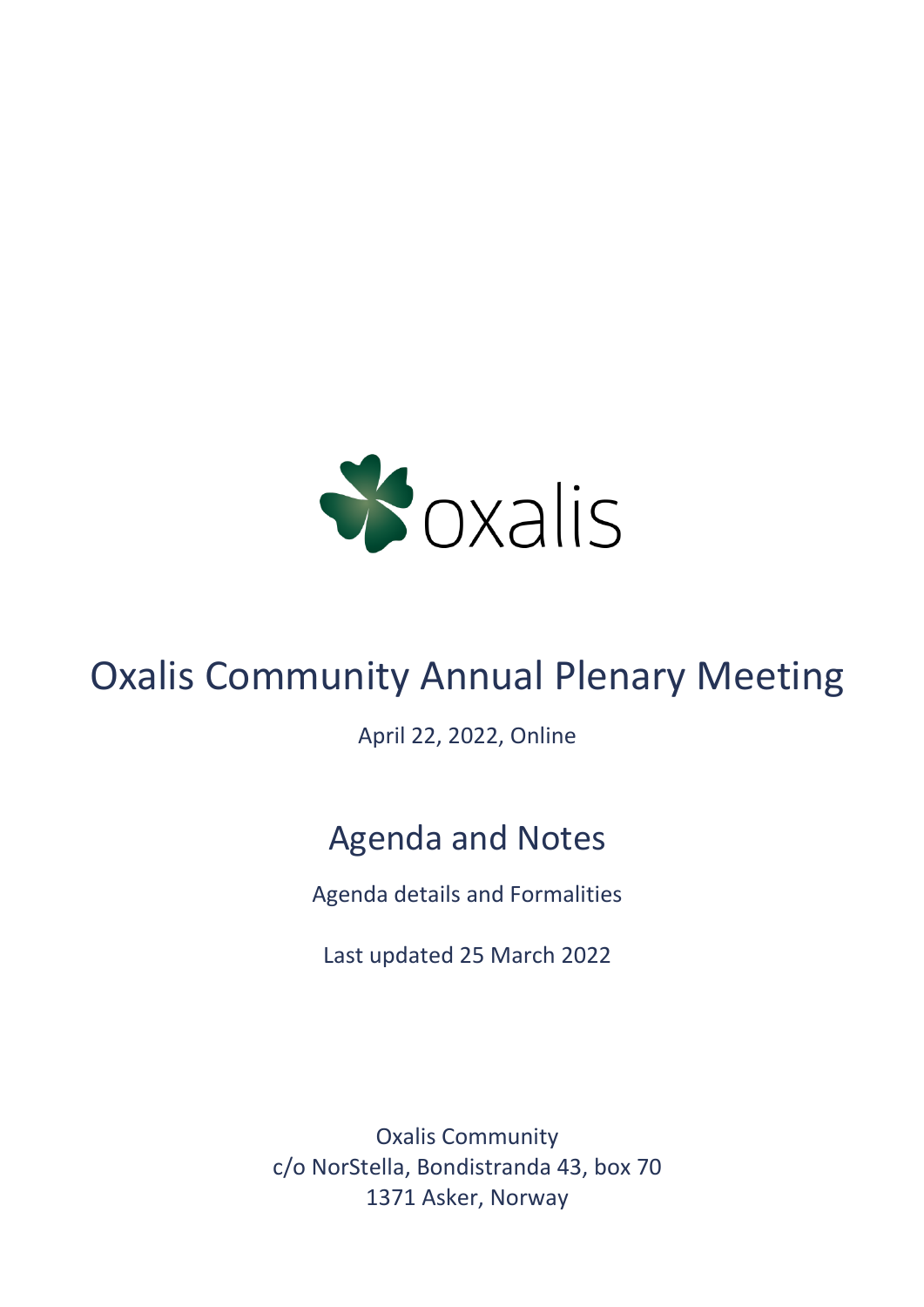

# **1 Introduction**

This Document covers the agenda and explanatory notes associated with the 2022 Annual Plenary Meeting of the Oxalis Community - to be held as a digital meeting on Friday April 22<sup>nd</sup> 08:30 CET - 09:30 CET.

This document presents the Agenda of the meeting, as well as an overview of formalities related to:

- 1. Alteration of the Agenda
- 2. Voting eligibility, participation, and valid representation
- 3. Voting procedures, approvals, and elections.

## **1.1 Meeting logistics**

Time and venue: April 22<sup>nd</sup> – on Microsoft Teams (URL distributed by e-mail to registered participants) The agenda is listed below.

08.30 - 09.30 CET: Oxalis Community Annual Plenary Meeting. The meeting is open to all interested parties)

Registration of participation in the meeting will be done electronically from <https://www.oxalis.network/annual-plenary-meeting-2022>

# **2 Agenda**

- 1. Welcome & Introduction.
- 2. Procedures
	- Approval of notice, delegates present and
	- Presentation of chair, scrutineer, minute taker, co-signatory
- 3. Voting items
	- Election of candidates for Oxalis Management positions
- 4. Budget and operational plan for 2022
- 5. How to secure the future development of Oxalis
- 6. Any other business
- 7. Announcement of the election results
- 8. Closing.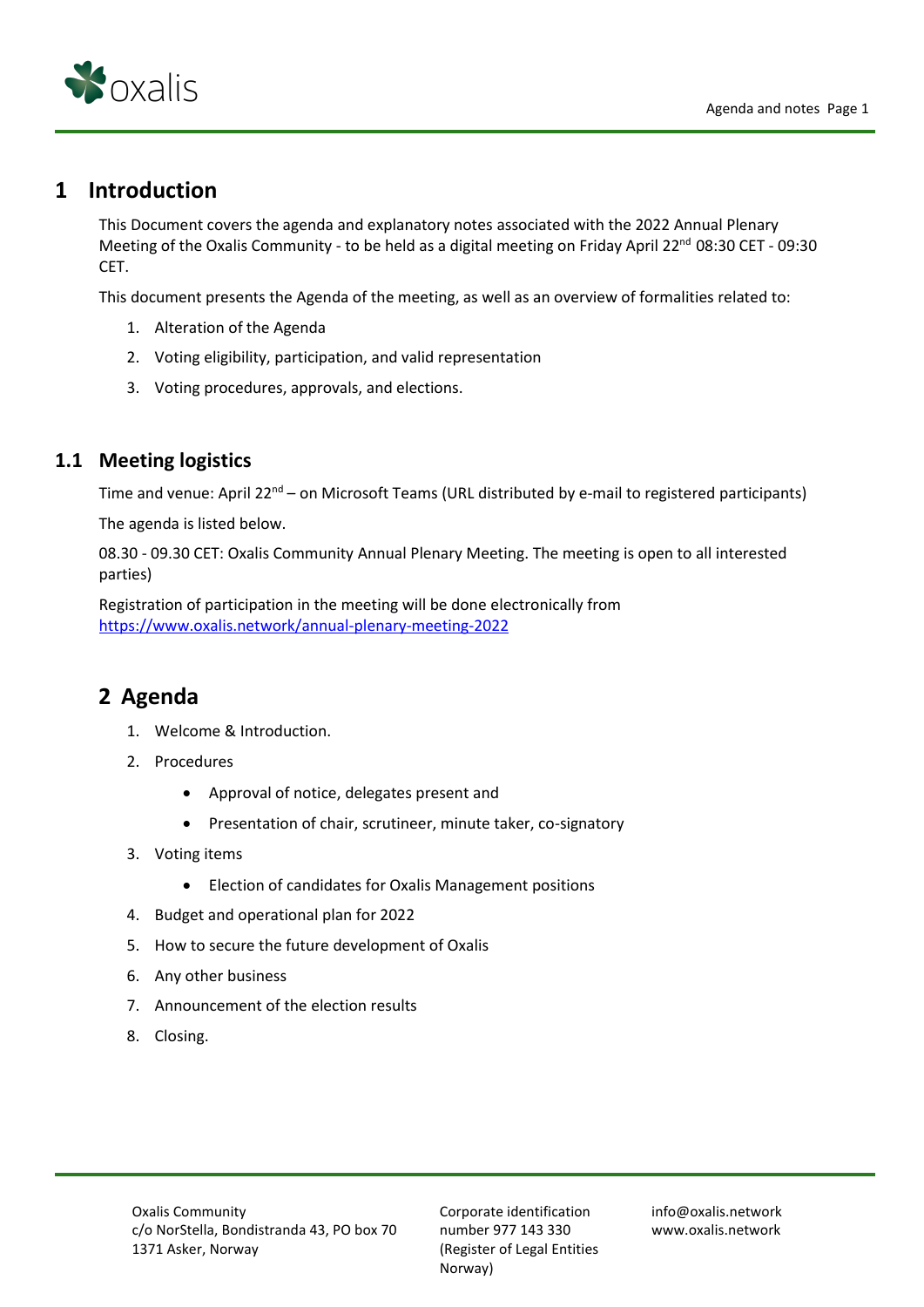

# **3 Explanatory notes**

### **3.1 Purpose and context of the meeting**

The main purpose of the meeting is as follows:

- 1. Inform and engage members and interested parties about the current status, the strategy and necessary activities to secure the future development and governance of Oxalis.
- 2. Election of members of the community governance body

## **3.2 Member Eligibility and Participation**

The meeting is open for all Oxalis implementers and stakeholders to join as observers. Voting rights are limited to gold members, registered before March 22<sup>nd</sup>, 2022.

Please find details related to Oxalis membership types made available at the Oxalis Community website: <https://www.oxalis.network/join>

A notification of this meeting was sent to all gold members on march 25<sup>th</sup> 2022 and published at the Oxalis Community website on March 22<sup>nd,</sup> 2021.

#### **3.2.1 Rules for Eligibility of Votes:**

- 1. The meeting is open for all Oxalis implementers and stakeholders.
- 2. Voting rights are limited to Oxalis Community Gold members, with one vote per organisation.
- 3. Oxalis Community gold members will:
	- a. Receive voting instructions no later than 2 days prior to the meeting.
	- b. Be notified by mail when new background material is made available at the Oxalis website.
	- c. Can delegate their votes formally to other organisations (vote by proxy).
- 4. Organisations formally representing other organisations are entitled to vote on their behalf.

All Oxalis gold members are urged to participate in the Annual Plenary meeting either directly or through representation by another organisation.

For the Annual Plenary Meeting a quorum of two thirds of all gold members is needed for the meeting to be held and votes taken.

#### **3.2.2 How to Participate Directly**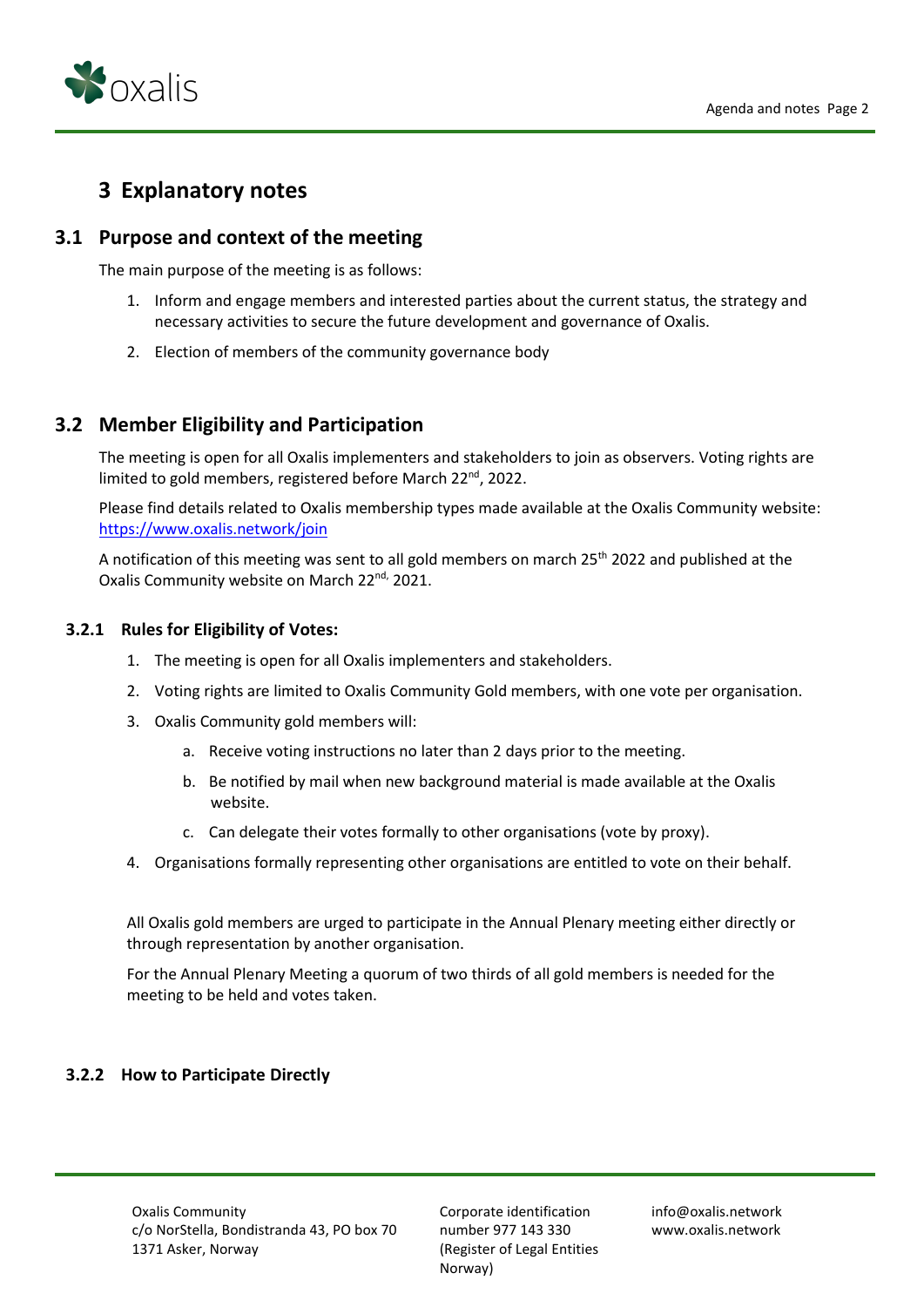

Anyone interested in participating in the Oxalis Community Annual Plenary Meeting is required to fill out the contact form at <https://www.oxalis.network/annual-plenary-meeting-2022>

All member organisations with voting rights will receive advance information on voting by e-mail.

Gold members also hold the right to submit change requests or comments to the agenda and the background material prior to the meeting.

Regular members will not have voting rights at the meeting but holds the right to submit change requests or comments to the agenda and the background material prior to the meeting.

Other participants will have no voting rights and no possibility to submit change requests.

If more than one person from a member organisation is attending, all persons are to register individually, and only the person holding the voting right, can vote on behalf of the organisation.

The person given the voting right of the member organisation should ideally be a person that will be specified as the main contact person for the member organization, but it is acceptable if the voting right is given to another person to whom the authorized representative has delegated this responsibility.

Members are responsible for the internal validity of their representation procedures, being aware that the persons representing them at the meeting may exercise all their membership rights, including casting a vote on any agenda item where this is foreseen.

The authorized representative of each member is expected to have undergone all formal or operational procedures internal to the member organization that may be necessary to be validly represented by the person designated, and that adherence to these procedures have been internally documented as part of the member organization's records. NorStella will not require such records to be presented by the Member.

#### **3.2.3 How to participate through a Valid Representative (proxy)**

If a committed member with voting right is not able to send a designated representative from within their organisation, they may be validly represented by another member as a proxy.

To be validly represented by a proxy in the meeting, the Member should declare its intent, as described below, not to be present at the meeting and appoint the other committed Member with the voting right that will represent them. This should be done by:

1. Registering as attendee in th[e contact form](https://www.oxalis.network/annual-plenary-meeting-2022) entering:

The registration information: of the Organisation not attending, and the name and organisation of the person to whom the vote is delegated<sup>1</sup>.

#### **3.2.4 How to submit request for changes to the Agenda and the items laid out for voting**

<sup>&</sup>lt;sup>1</sup> Alternate delegation can be done by sending a mail to *oxalis@norstella.no*, or<https://www.oxalis.network/contact-us> stating the name of the organization not attending in the submission form, and entering the name and organization of the person to whom the vote is delegated.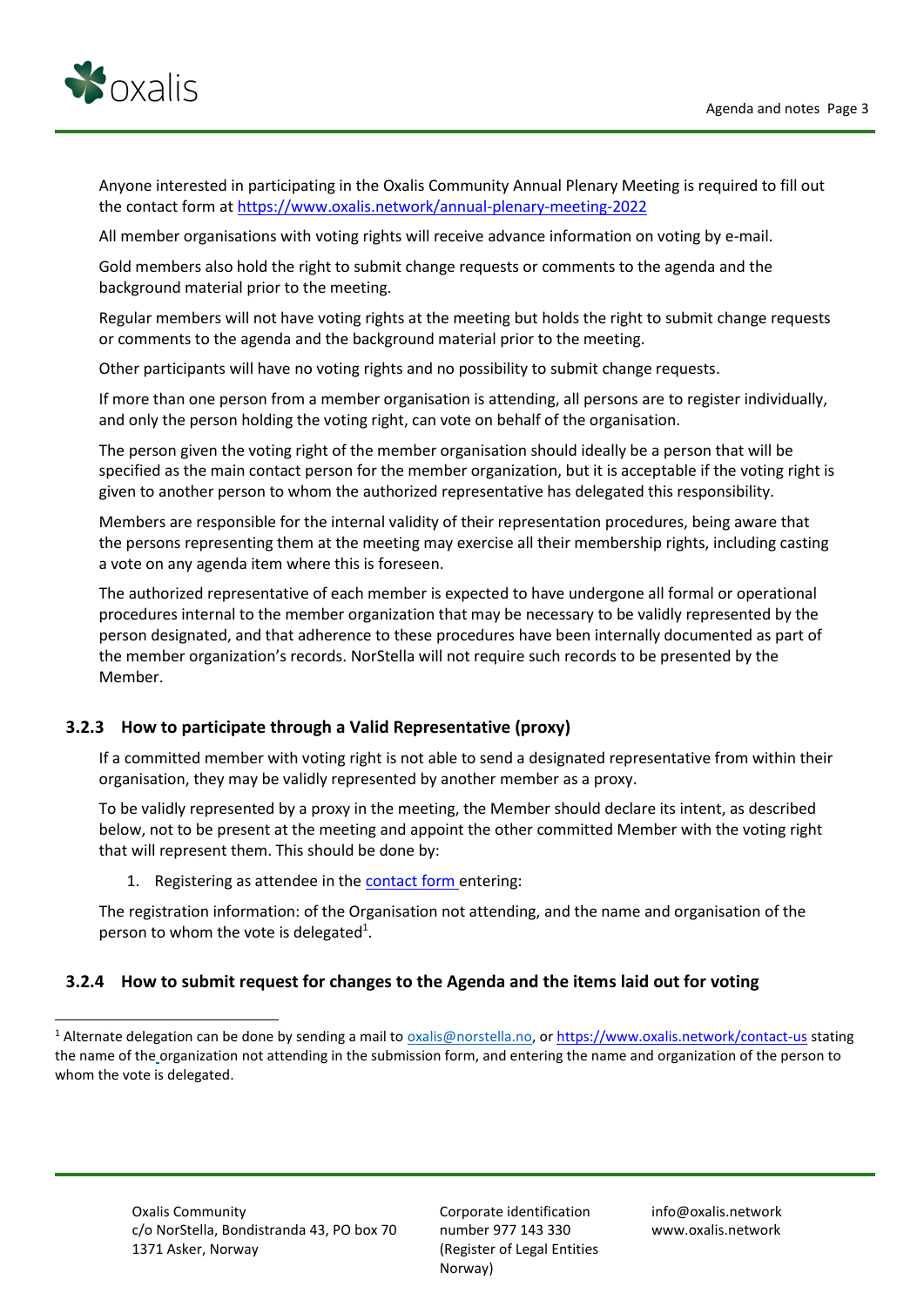

Gold members of the Oxalis Community can suggest changes to the Agenda as well as to the topics laid out for voting. Any comments, or request for change, should be consolidated at organisational level and sent to NorStella by the person identified as the valid representative of the organisation:

TO: [oxalis@norstella.no,](mailto:oxalis@norstella.no) or [https://www.oxalis.network/contact-us,](https://www.oxalis.network/contact-us) Subject: Request for Change of [Name of the Background document]

For NorStella to evaluate the change request and present it for the audience at the meeting, written request for changes were to be submitted by April 8th<sup>th</sup>, 2022.

Requests for changes will be presented at the meeting, including NorStellas justification for implementing the changes - or not.

Members also have the right to suggest minor changes during the meeting, but it is preferable that significant changes are provided in writing in advance.

Corporate identification number 977 143 330 (Register of Legal Entities Norway)

info@oxalis.network www.oxalis.network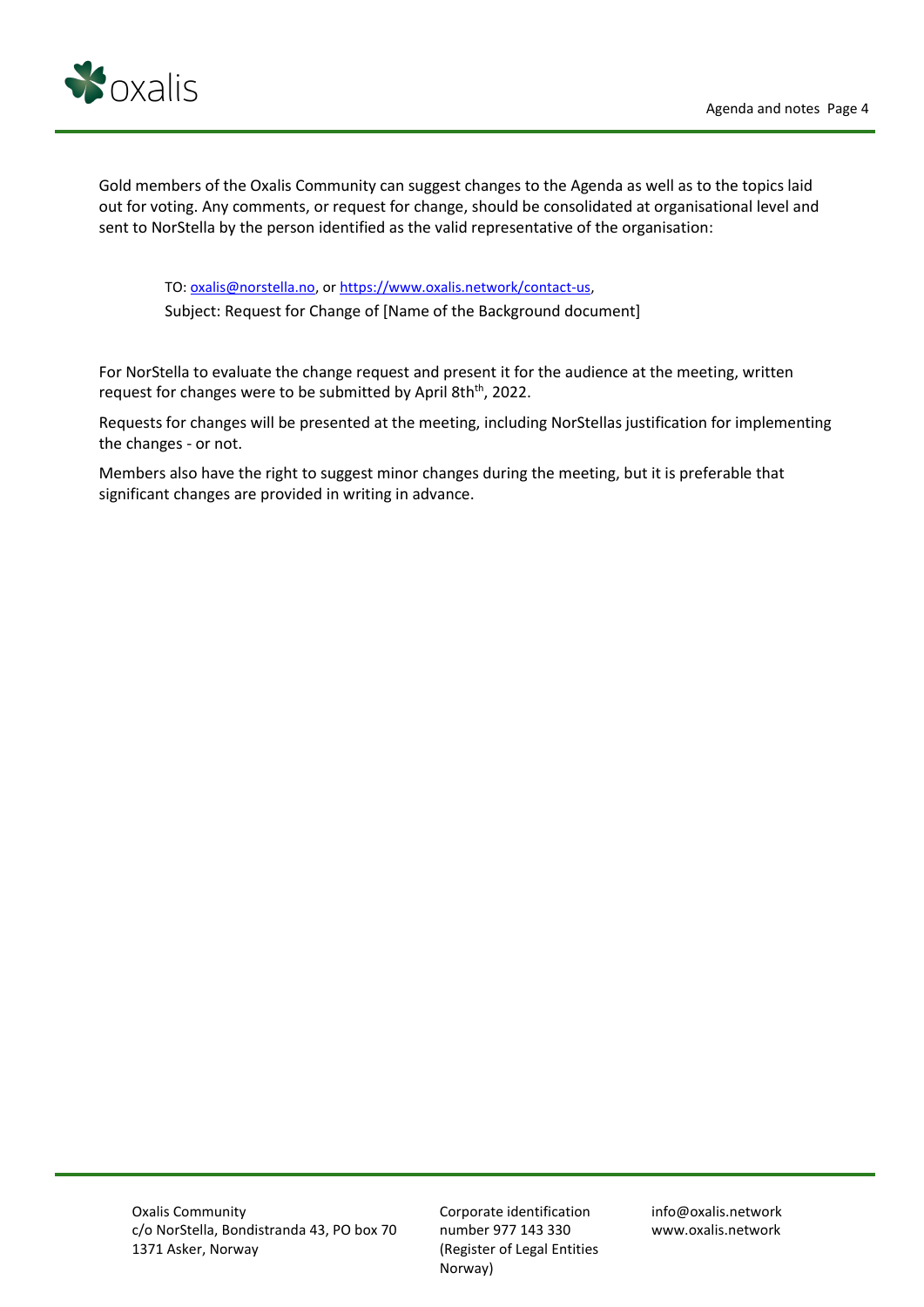

# **4 The Agenda**

This document communicates to members of the Oxalis Community the agenda items, the time and the meeting logistic of the Annual Plenary Meeting.

Background documents related to all voting items will be published at the Oxalis Community website in advance. The main contact person of an organisation registered as gold member will be notified directly when the documentation is published. Updates to other background documents will only be announced at the website.

# **4.1 Agenda items of a formal nature (5 minutes)**

- "Welcome & Introduction": introduces the Chair of the meeting, the main purpose and the voting routines.
- "Participation and Agenda": covers the formalities of the meeting, obtaining formal approval, or final revision of the Agenda and identifies the roles of Scrutineer and Minute taker.

## **4.2 Voting items (5 minutes)**

The 2022 Annual Plenary Meeting includes 1 voting item:

1) Election of members to Oxalis Management Team

The details of the voting item will be laid out in background documents, uploaded to the Oxalis Website no later than March 18th 2021.

#### **4.2.1 Election of members to the Oxalis Management Team**

The Oxalis Community Management Team members are to be elected at the Annual Plenary Meetings by community members with voting rights.

Members with voting rights have been informed about the voting procedures in advance. The candidates will be presented during the meeting and an electronic ballot will be conducted during the meeting.

## **4.3 Agenda Items of informative nature (remaining time)**

The following agenda items include no formal voting items but are of informative nature, and relevant for the future operation of the Oxalis Community.

- Budget and operational plan for 2022
- How to secure the future development of Oxalis